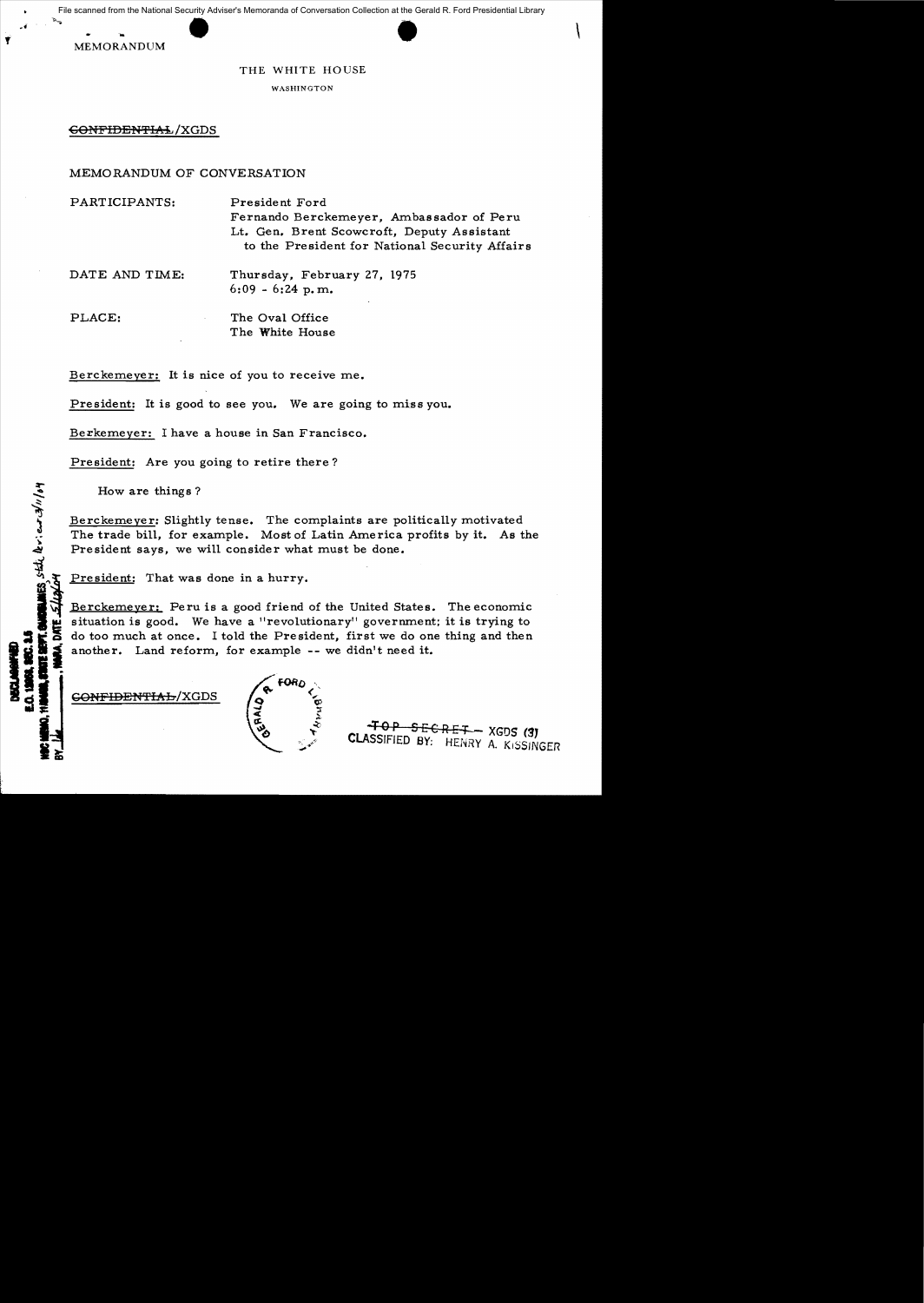## (;O:NFIDEN':Flr.L/XGDS • • -2

There is an airplane problem now with Braniff. I hope that we don't have a confrontation. I told Robinson that -- he is a good man. Another good man is Bill Maillard.

President: I am glad to hear that. He was tired of Congress and really wanted the job. He promised he would work at it.

I noticed the BART [Bay Area Rapid Transit] may be shut down for safety reasons. I hope we have better luck here in Washington.

Berckemeyer: The terrain is different. It shakes now and then.

President: Is your successor selected?

Berckemeyer: Yes. He is a Navy man. He is a career man.

President: Is he older, or younger?

Berckemeyer: He is 57 or 58. A career Navy man.

President: Is the government a mixture?

Berckemeyer: Yes, in all the services they have a system of allocation of the jobs. The President is remarkable. He lost a leg and had a heart problem. He is a strong man.

President: Who is the Ambassador there?

Berckemeyer: Dean. Did you enjoy your trip?

President: Yes. I had a press conference and met with the mayors. I had a good time playing golf. Jackie Gleason is quite a character. Nicklaus is a very fine person. 'Between Hope, Nicklaus and Gleason, I was in. quite a league. Do you play?

 $\frac{1}{2}$ 

Berckemever: No. Ike asked me once whether I played golf, tennis, etc. He asked, "What do you play?" "The horses," I said.

President: We have appreciated your service.

Berckemeyer: You have some fine men in the Cabinet who know Latin America. Especially Rockefeller.



-G<del>ONFIDENTIA</del>L/XGDS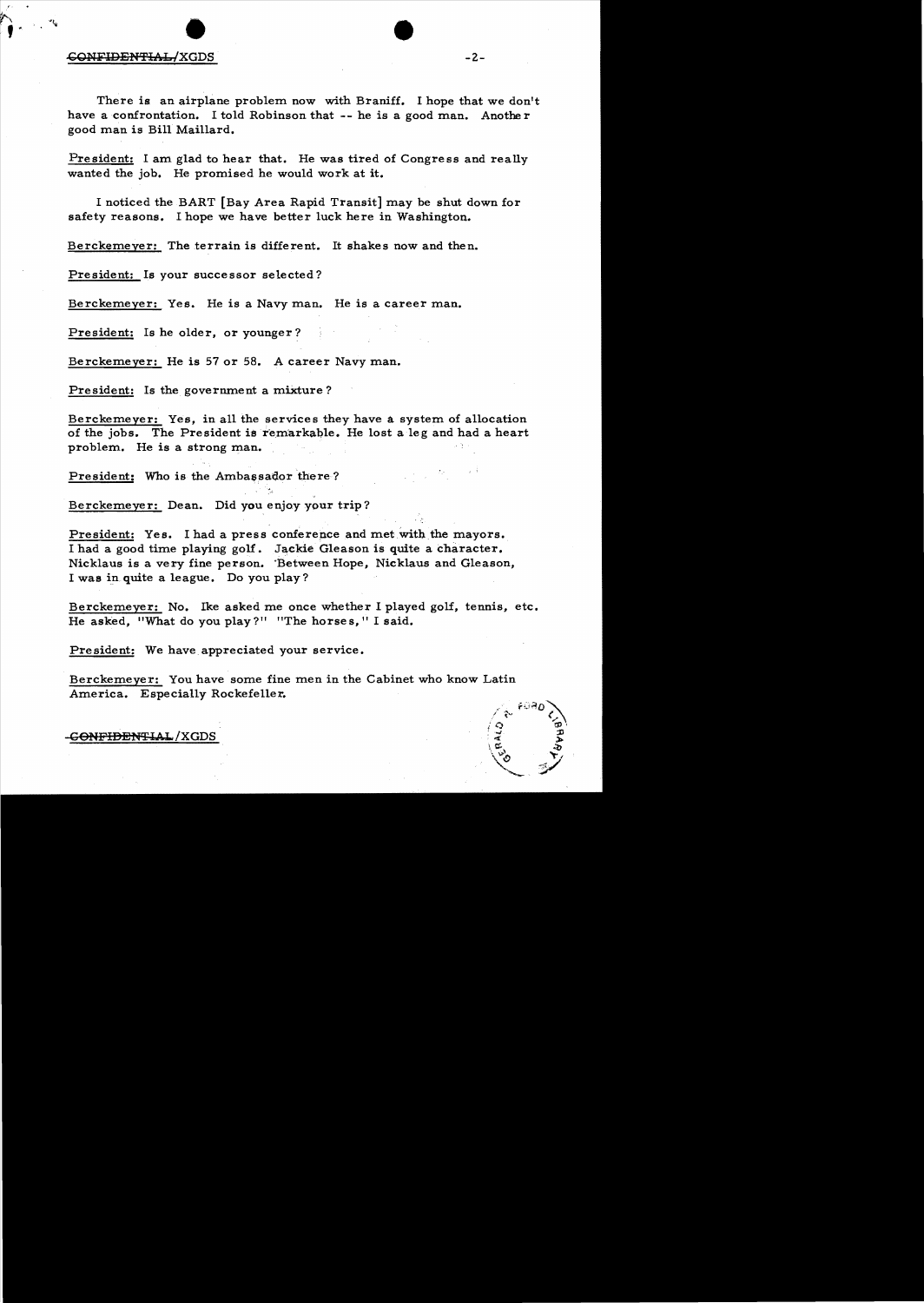## CONFIDENTIAL/XGDS

President: We are using him heavily. He had a tough time yesterday.

Berckemeyer: He is a fine man.

President: Do they have holdings there?

Berckemeyer: They used to.

I will go to Lima on the first and then be in San Francisco by the end of next month.

-GONFIDENTIAL/XGDS

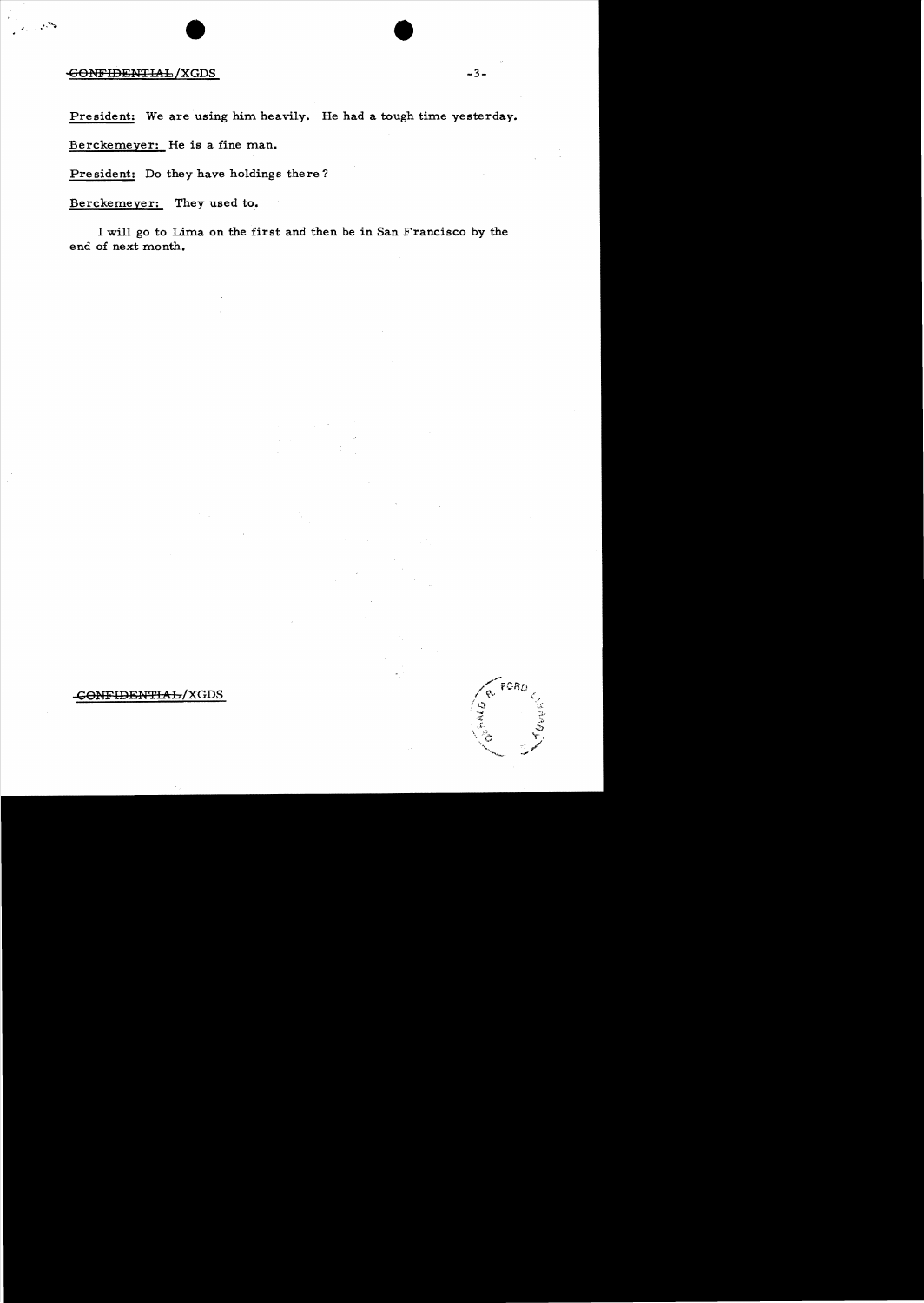P/ Comb. Brickwayer  $609 - 624$ pm  $27$  FM 35 B misforante moin une P Centtle de par comparation de partie et de partie et de partie et de la partie Pan you juin & retrietime of Home are thing 12 Shquet Come. The complaints are politically craticated. The text lit, prepayed. and of he A propets by it. as Pacif, we will Consider colat hurt be low P Tenet was done in a trump B Perince pour fois John sit à pour. omatra, hard repring for burgh - indicht unles an augence just vous apparisse. Kormson Chat - he jord man' Charten is Bill to muterial. P & glat te time that He was trued flory + St inkly wanted - juin. He promised to uncle work  $\frac{t}{t}$ dentivel can bast may be dont down for out Novers. It ge ne houe bitter back. & The Tenan is chip. It shakes common than PD your universe related. Byes No - non nom da carve no P Order, paupre?  $\beta$  Ae 57-156 Carles many. P & the court a mixture? B Yes, all services they know up time of NSC MEMO, NAMISS, STATE DEPT. GUIDELINES, State levicut 3/11/04<br>BY Luq